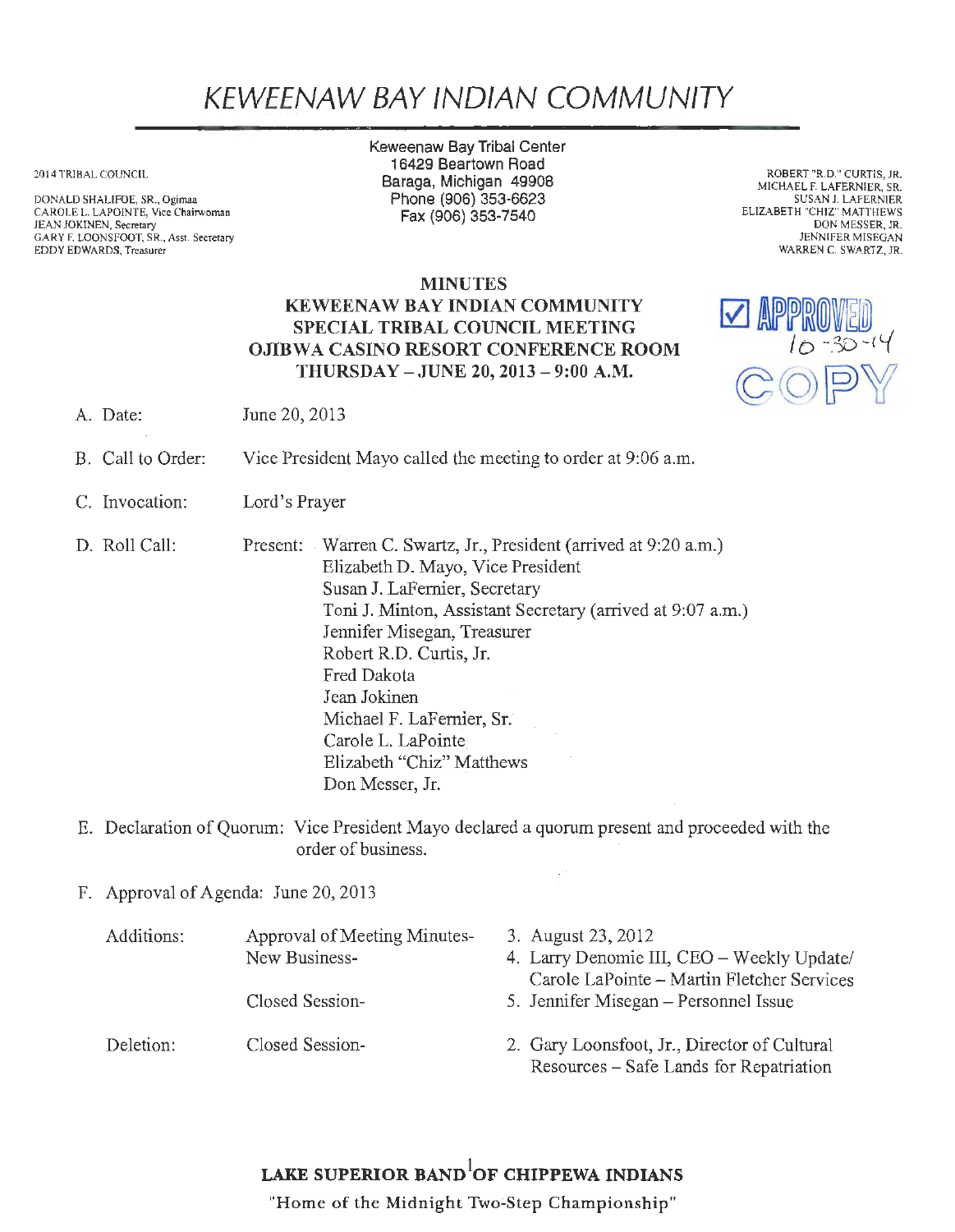MOTION MADE BY JENNIFER MISEGAN TO APPROVE THE AGENDA WITH THE CHANGES. SUPPORTED BY MICHAEL F. LAFERNIER, SR. TEN IN FAVOR (Susan J. LaFernier, Toni J. Minton, Jennifer Misegan, Robert R.D. Curtis, Jr., Fred Dakota, Jean Jokinen, Michael F. LaFernier, Sr., Carole L. LaPointe, Elizabeth "Chiz" Matthews, Don Messer, Jr.), OPPOSED - O, ABSTAINING - 0, ONE ABSENT (Warren C. Swartz, Jr.), MOTION CARRIED.

- G. For Your Information:
	- 1. Shakopee Mdewakanton Sioux Community Development Grant Award Letter for Water Monitoring FY2013-2017 \$92,200.00 per year. President Swartz and Fred Dakota personally thanked them yesterday.
	- 2. KBIC Natural Resources Department Wildlife Inventory Results Presentation on June 21,  $2013$  Noon  $-1:00$  p.m. Chippewa Room
- H. Approval of Meeting Minutes:
	- 1. August 9, 2012

MOTION MADE BY FRED DAKOTA TO APPROVE THE AUGUST 9, 2012 MEETING MINUTES WITH THE CHANGE. SUPPORTED BY CAROLE L. LAPOINTE. EIGHT IN FAVOR (Susan J. LaFernier, Toni J. Minton, Robert R.D. Curtis, Jr., Fred Dakota, Jean Jokinen, Michael F. LaFernier, Sr., Carole L. LaPointe, Elizabeth "Chiz" Matthews), OPPOSED - O, TWO ABSTAINING (Jennifer Misegan, Don Messer, Jr.), ONE ABSENT (Warren C. Swartz, Jr.), MOTION CARRIED.

President Swartz arrived at 9:20 a.m.

2. August 16, 2012

MOTION MADE BY CAROLE L. LAPOINTE TO APPROVE THE AUGUST 16, 2012 MEETING MINUTES. SUPPORTED BY TONI J. MINTON. NINE IN FAVOR (Elizabeth D. Mayo, Susan J. LaFernier, Toni J. Minton, Robert R.D. Curtis, Jr., Fred Dakota, Jean Jokinen, Michael F. LaFernier, Sr., Carole L. LaPointe, Elizabeth "Chiz" Matthews), OPPOSED - O, TWO ABSTAINING (Jennifer Misegan, Don Messer, Jr.), ABSENT - 0, MOTION CARRIED.

3. August 23, 2102

MOTION MADE BY FRED DAKOTA TO APPROVE THE AUGUST 23, 2012 MEETING MINUTES. SUPPORTED BY ELIZABETH "CHIZ" MATTHEWS. EIGHT IN FAVOR (Elizabeth D. Mayo, Susan J. LaFernier, Toni J. Minton, Robert R.D. Curtis, Jr., Fred Dakota, Jean Jokinen, Michael F. LaFernier, Sr., Elizabeth "Chiz" Matthews), OPPOSED - O, THREE ABSTAINING (Jennifer Misegan, Carole L. LaPointe, Don Messer, Jr.), ABSENT - O, MOTION CARRIED.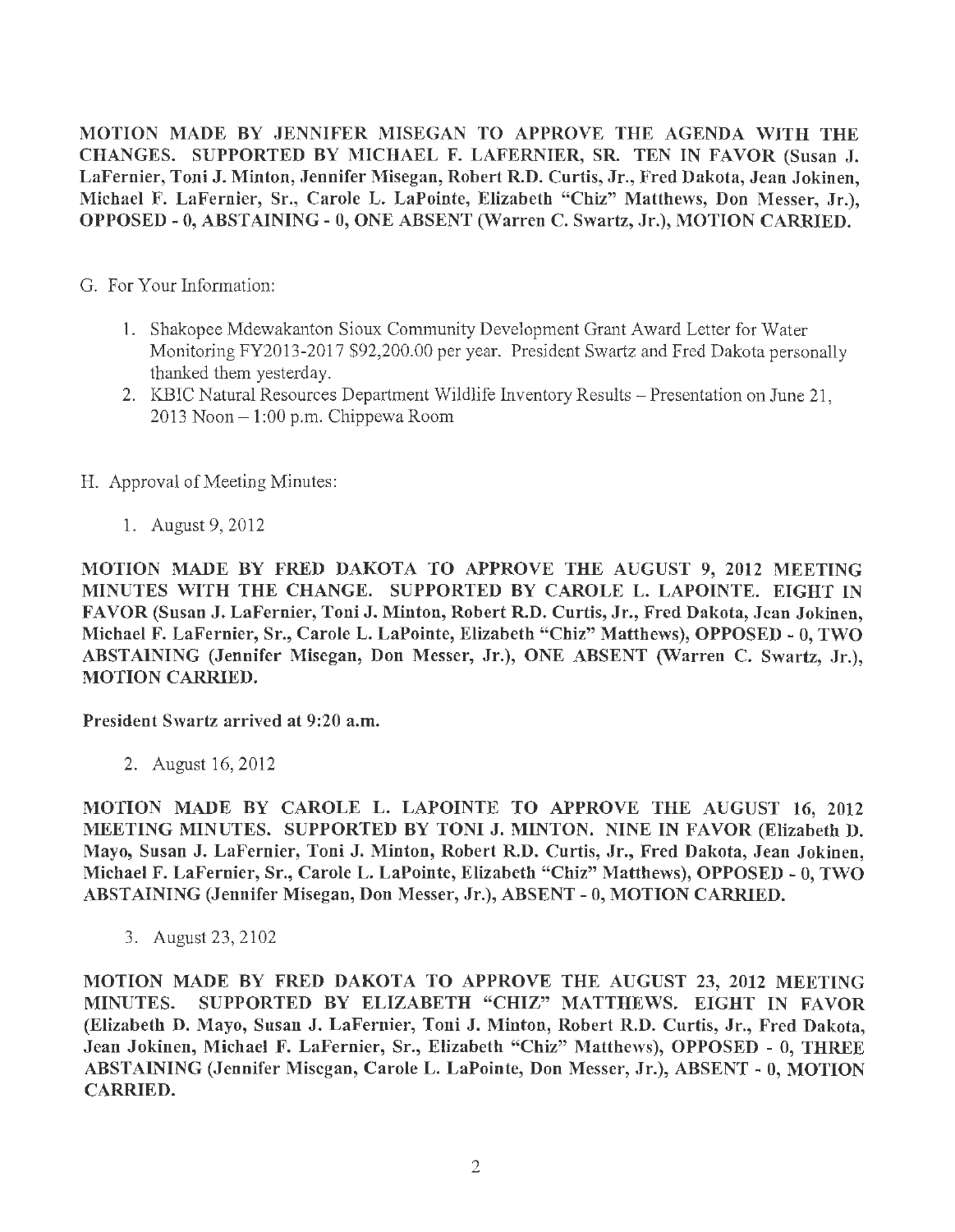- I. Recognize Scheduled Delegation/Individuals:
	- 1. Angela Kelly Donation Request for Kenneth Pohto Benefit Dinner June 22, 2013 at the Cue Master

MOTION MADE BY ELIZABETH D. MAYO TO APPROVE A DONATION OF \$250.00 FOR THE KENNETH POHTO BENEFIT DINNER. SUPPORTED BY SUSAN J. LAFERNIER. TEN IN FAVOR (Elizabeth D. Mayo, Susan J. LaFernier, Toni J. Minton, Jennifer Misegan, Robert R.D. Curtis, Jr., Fred Dakota, Michael F. LaFernier, Sr., Carole L. LaPointe, Elizabeth "Chiz" Matthews, Don Messer, Jr.), ONE OPPOSED (Jean Jokinen), ABSTAINING - 0, ABSENT - 0, MOTION CARRIED.

- J. Old Business:
	- 1. Elizabeth Mayo, Vice President Beartown Fire Fighters Fire Management Program Personnel Handbook Review (George DeCota and Doreen Blaker are on fire duty)

MOTION MADE BY MICHAEL F. LAFERNIER, SR. TO TABLE THE BEARTOWN FIRE FIGHTERS FIRE MANAGEMENT HANDBOOK UNTIL THE MANAGERS CAN BE PRESENT FOR DISCUSSION. SUPPORTED BY ROBERT R.D. CURTIS, JR. TEN IN FAVOR (Susan J. LaFernier, Toni J. Minton, Jennifer Misegan, Robert R.D. Curtis, Jr., Fred Dakota, Jean Jokinen, Michael F. LaFernier, Sr., Carole L. LaPointe, Elizabeth "Chiz" Matthews, Don Messer, Jr.), ONE OPPOSED (Elizabeth D. Mayo), ABSTAINING - O, ABSENT - O, MOTION CARRIED.

2. Jennifer Misegan, Treasurer - Vocational Technical Student Guaranteed Loan Program

MOTION MADE BY TONI J. MINTON TO APPROVE THE VOCATIONAL TECHNICAL STUDENT GUARANTEED LOAN PROGRAM WITH THE CHANGES AS DISCUSSED FOR \$25,000.00. SUPPORTED BY ELIZABETH "CHIZ" MATTHEWS. ALL IN FAVOR (Elizabeth D. Mayo, Susan J. LaFernier, Toni J. Minton, Jennifer Misegan, Robert R.D. Curtis, Jr., Fred Dakota, Jean Jokinen, Michael F. LaFernier, Sr., Carole L. LaPointe, Elizabeth "Chiz" Matthews, Don Messer, Jr.), OPPOSED - 0, ABSTAINING - O, ABSENT - O, MOTION CARRIED.

- K. New Business:
	- 1. Bruce LaPointe, Projects Manager
		- a) Solid Waste Facility (Transfer Station) Bid (1) to Erect Structure \$68,995.00

MOTION MADE BY FRED DAKOTA TO APPROVE THE CONTRACT WITH SUPERIOR STEEL SYSTEMS, INC. TO ERECT THE STRUCTURE OF THE SOLID WASTE FACILITY. SUPPORTED BY ELIZABETH "CHIZ" MATTHEWS. ALL IN FAVOR (Elizabeth D. Mayo, Susan J. LaFernier, Toni J. Minton, Jennifer Misegan, Robert R.D. Curtis, Jr., Fred Dakota, Jean Jokinen, Michael F. LaFernier, Sr., Carole L. LaPointe, Elizabeth "Chiz" Matthews, Don Messer, Jr.), OPPOSED- 0, ABSTAINING-0, ABSENT - O, MOTION CARRIED.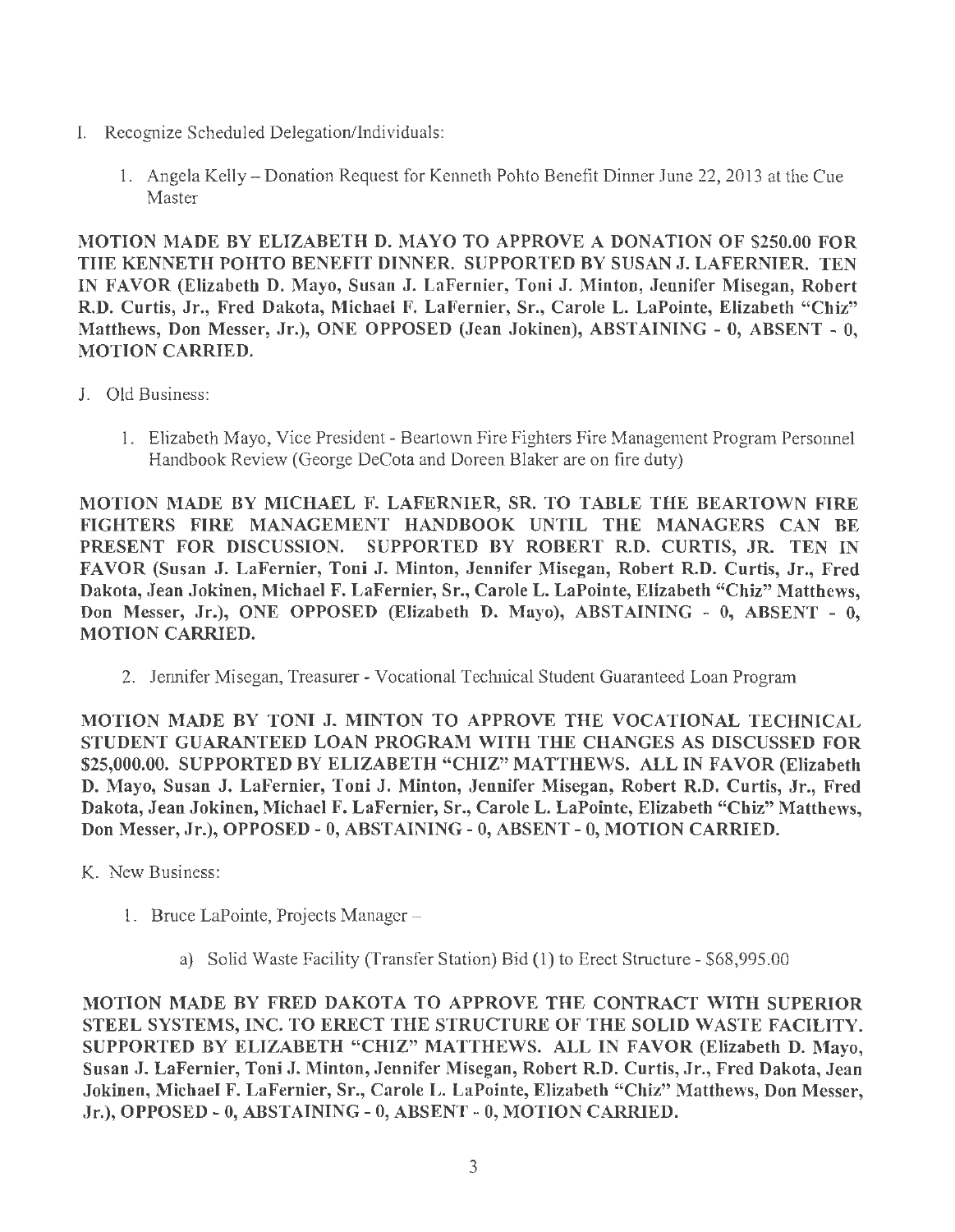b) Dave Whitman Construction, Inc. Construction Contract-Solid Waste Transfer Station Concrete portion

MOTION MADE BY JENNIFER MISEGAN TO APPROVE THE DAVE WHITMAN CONSTRUCTION, INC. CONSTRUCTION CONTRACT. SUPPORTED BY DON MESSER, JR. ALL IN FAVOR (Elizabeth D. Mayo, Susan J. LaFernier, Toni J. Minton, Jennifer Misegan, Robert R.D. Curtis, Jr., Fred Dakota, Jean Jokinen, Michael F. LaFernier, Sr., Carole L. LaPointe, Elizabeth "Chiz" Matthews, Don Messer, Jr.), OPPOSED - O, ABSTAINING - O, ABSENT - O, MOTION CARRIED.

2. Lindy Grell, Tribal Attorney (not present)/Jeremy Hebert – Business License Fire Works Renewal Application for Jeremy Hebert *C&C Fireworks* for three months

MOTION MADE BY DON MESSER, JR. TO APPROVE THE FIRE WORKS BUSINESS LICENSE RENEWAL FOR JEREMY HEBERT DOING BUSINESS AS C&C FREWORKS IN L'ANSE. SUPPORTED BY SUSAN J. LAFERNIER. TEN IN FAVOR (Elizabeth D. Mayo, Susan J. LaFernier, Toni J. Minton, Robert R.D. Curtis, Jr., Fred Dakota, Jean Jokinen, Michael F. LaFernier, Sr., Carole L. LaPointe, Elizabeth "Chiz" Matthews, Don Messer, Jr.), OPPOSED - 0, ONE ABSTAINING (Jennifer Misegan), ABSENT- 0, MOTION CARRIED.

MOTION MADE BY DON MESSER, JR. TO AMEND THE PREVIOUS MOTION FOR JEREMY HEBERT'S C&C FREWORKS BUSINESS LICENSE TO INCLUDE BOTH LOCATIONS IN BARAGA AND L'ANSE. SUPPORTED BY ROBERT R.D. CURTIS, JR. NINE IN FAVOR (Elizabeth D. Mayo, Susan J. LaFernier, Toni J. Minton, Robert R.D. Curtis, Jr., Jean Jokinen, Michael F. LaFernier, Sr., Carole L. LaPointe, Elizabeth "Chiz" Matthews, Don Messer, Jr.), ONE OPPOSED (Fred Dakota), ONE ABSTAINING (Jennifer Misegan), ABSENT - O, MOTION CARRIED.

3. Jean Jokinen -Resolution KB-1942-2013 authorizes participation in "Identifying Our Needs: A Survey of Elders" -Ojibwa Elder Needs Assessment (for the Elderly Nutrition Program)

MOTION MADE BY ELIZABETH D. MAYO TO APPROVE RESOLUTION KB-1942-2013 OJIBWA ELDER NEEDS ASSESSMENT FOR THE ELDERLY NUTRITION PROGRAM. SUPPORTED BY ELIZABETH "CHIZ" MATTHEWS. ALL IN FAVOR (Elizabeth D. Mayo, Susan J. LaFernier, Toni J. Minton, Jennifer Misegan, Robert R.D. Curtis, Jr., Fred Dakota, Jean Jokinen, Michael F. LaFernier, Sr., Carole L. LaPointe, Elizabeth "Chiz" Matthews, Don Messer, Jr.), OPPOSED - O, ABSTAINING - 0, ABSENT - O, MOTION CARRIED.

4. Larry Denomie III, CEO- Weekly Update-Granting Activity Weekly Report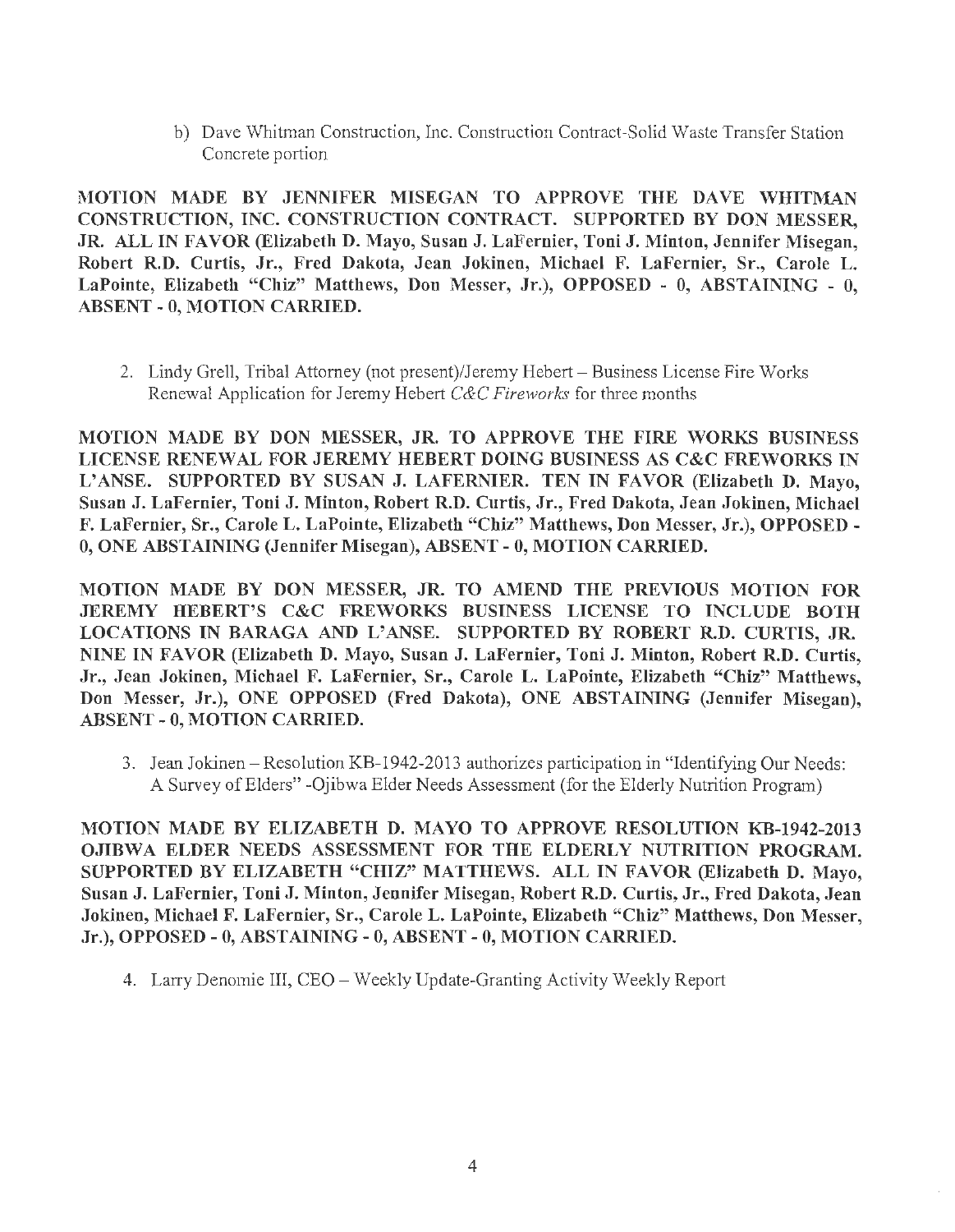MOTION MADE BY ELIZABETH D. MAYO TO AUTHORIZE THE PRESIDENT TO SIGN A REQUEST FOR A THIRTY DAY EXTENSION TO CONTINUE NEGOTIATING FOR FORESTRY FUNDS WITH THE B.I.A. SUPPORTED BY JENNIFER MISEGAN. TEN IN FAVOR (Elizabeth D. Mayo, Susan J. LaFernier, Toni J. Minton, Jennifer Misegan, Robert R.D. Curtis, Jr., Fred Dakota, Jean Jokinen, Michael F. LaFernier, Sr., Carole L. LaPointe, Elizabeth "Chiz" Matthews), OPPOSED - O, ABSTAINING - O, ONE ABSENT (Don Messer, Jr.), MOTION CARRIED.

(Don Messer, Jr. out of the room)

Carole LaPointe: The Health Board approved to hire Dr. Peter Benson, M.D. He has worked at the Clinic for two months through the Martin Fletcher Locum Tenens, Inc. physician coverage services agreement which included a buy out for hire.

MOTION MADE BY ELIZABETH D. MAYO TO APPROVE THE MARTIN FLETCHER BUY-OUT, IN CONNECTION WITH DR. BENSON, IN THE AMOUNT OF \$20,000.00 AND MOVE FORWARD WITH A CONTRACT. SUPPORTED BY DON MESSER, JR. TEN IN FAVOR (Elizabeth D. Mayo, Susan J. LaFernier, Toni J. Minton, Robert R.D. Curtis, Jr., Fred Dakota, Jean Jokinen, Michael F. LaFernier, Sr., Carole L. LaPointe, Elizabeth "Chiz" Matthews, Don Messer, Jr.), OPPOSED - O, ONE ABSTAINING (Jennifer Misegan), ABSENT - 0, MOTION CARRIED.

Tom Chosa was present and requested to send another Fire Fighter Crew out on duty. A discussion was held on lack of communication between George Decota and Tom and whether or not there is preference given to certain fire fighters.

Susan LaFernier asked Tom if he has spoken with George Decota, Fire Management Director, and why this was not worked out over the winter months. Tom responded that he and George are not on speaking terms.

MOTION MADE BY JEAN JOKINEN TO HA VE TOM CHOSA SEND ANOTHER FIRE FIGHTER CREW OUT. SUPPORTED BY ELIZABETH "CHIZ" MATTHEWS.

MOTION MADE BY JEAN JOKINEN TO ALLOW LARRY DENOMIE, IN GEORGE DECOTA'S PLACE, TO GET ANOTHER CREW OF OUR TRIBAL MEMBERS OUT TO FIGHT FIRES. SUPPORTED BY ELIZABETH "CHIZ" MATTHEWS. SEVEN IN FAVOR (Elizabeth D. Mayo, Fred Dakota, Jean Jokinen, Michael F. LaFernier, Sr., Carole L. LaPointe, Elizabeth "Chiz" Matthews, Don Messer, Jr.), FOUR OPPOSED (Susan J. LaFernier, Toni J. Minton, Jennifer Misegan, Robert R.D. Curtis, Jr.), ABSTAINING - 0, ABSENT - O, MOTION CARRIED.

Jennifer Misegan stated her opposition: She is opposed because policies were established and a Fire Management Director was created to oversee this.

R.D. Curtis concurs.

Susan LaFemier stated her opposition: We should have had a discussion with George Decota, Doreen Blaker, Tom Chosa, and Will Wiggins.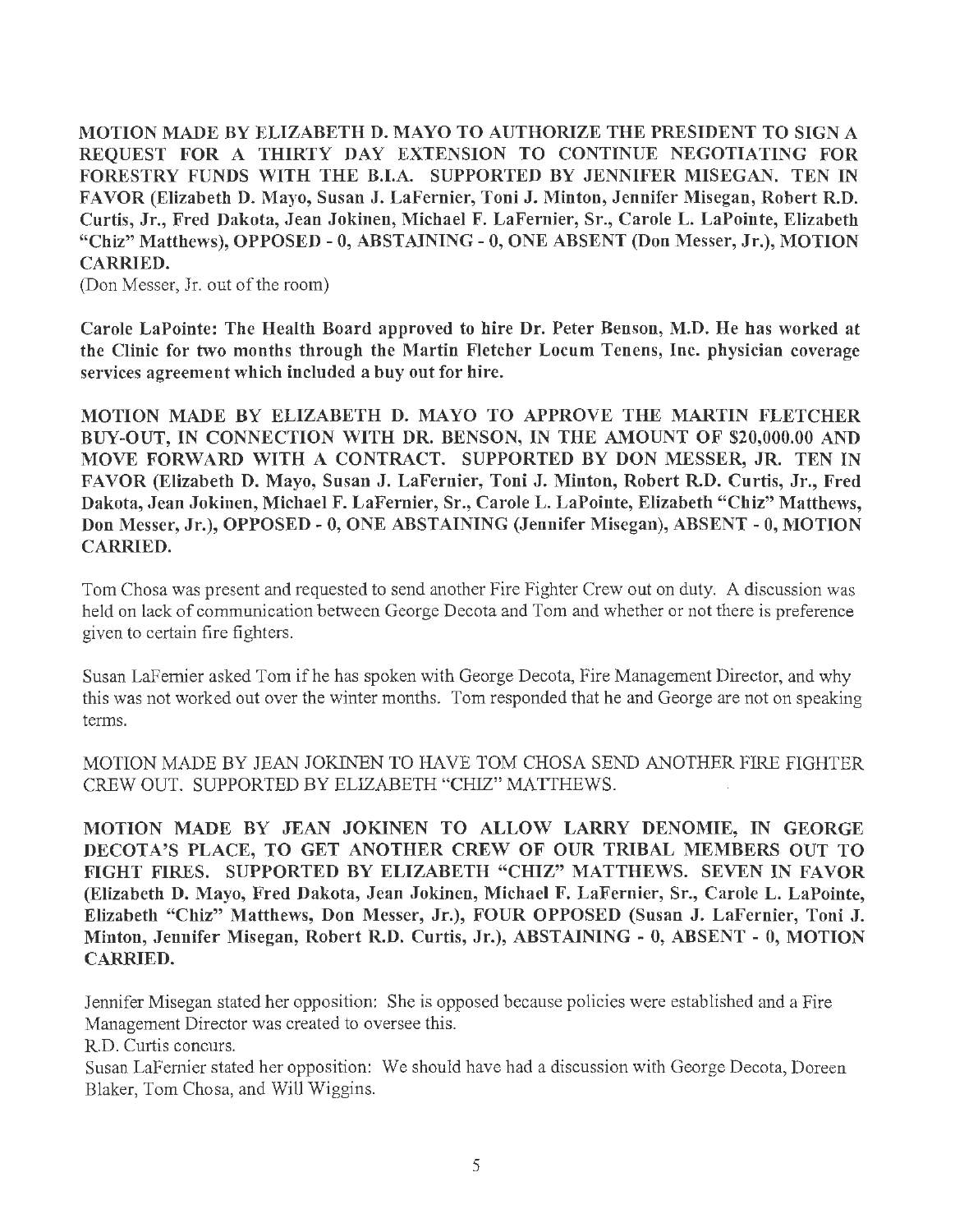- L. Closed Session:
	- 1. Larry Denomie III, CEO
		- a) Building Inspector Applicants
		- b) Youth Work Placement and Reimbursement Agreements
	- 2. Gaming Commissioner Interviews (2)
	- 3. Lindy Grell, Tribal Attorney
		- a) Mining Case Update
		- b) I.H.S. Contract Support Costs Case-Plan for Settlement Hearing in Marquette July 22, 2013
		- c) Heather Chapman, Assistant Tribal Attorney Update on Governor's Concurrence for Airport Casino
	- 4. Jason Ayres, Realty Officer Pequaming Property
	- 5. Jennifer Misegan Personnel Issue

MOTION MADE BY MICHAEL F. LAFERNIER, SR. TO GO INTO CLOSED SESSION AT 11:45 A.M. SUPPORTED BY TONI J. MINTON. SEVEN IN FAVOR (Susan J. LaFernier, Toni J. Minton, Jennifer Misegan, Robert R.D. Curtis, Jr., Michael F. LaFernier, Sr., Carole L. LaPointe, Elizabeth "Chiz" Matthews), FOUR OPPOSED (Elizabeth D. Mayo, Fred Dakota, Jean Jokinen, Don Messer, Jr.), ABSTAINING - O, ABSENT- 0, MOTION CARRIED.

Lunch: 11:46 a.m. - 12:58 p.m.

Break:  $3:02 - 3:12$  p.m.

MOTION MADE BY FRED DAKOTA TO GO INTO OPEN SESSION AT 4:10 P.M. SUPPORTED BY MICHAEL F. LAFERNIER, SR. ALL IN FAVOR (Elizabeth D. Mayo, Susan J. LaFernier, Toni J. Minton, Jennifer Misegan, Robert R.D. Curtis, Jr., Fred Dakota, Jean Jokinen, Michael F. LaFernier, Sr., Carole L. LaPointe, Elizabeth "Chiz" Matthews, Don Messer, Jr.), OPPOSED- O, ABSTAINING-0, ABSENT-0, MOTION CARRIED.

Building Inspector Applicants -

MOTION MADE BY ELIZABETH D. MAYO TO REPOST THE BUILDING INSPECTOR POSITION AS IS. SUPPORTED BY JENNIFER MISEGAN. EIGHT IN FAVOR (Elizabeth D. Mayo, Susan J. LaFernier, Toni J. Minton, Jennifer Misegan, Fred Dakota, Michael F. LaFernier, Sr., Elizabeth "Chiz" Matthews, Don Messer, Jr.), THREE OPPOSED (Robert R.D. Curtis, Jr., Jean Jokinen, Carole L. LaPointe), ABSTAINING- O, ABSENT- 0, MOTION CARRIED.